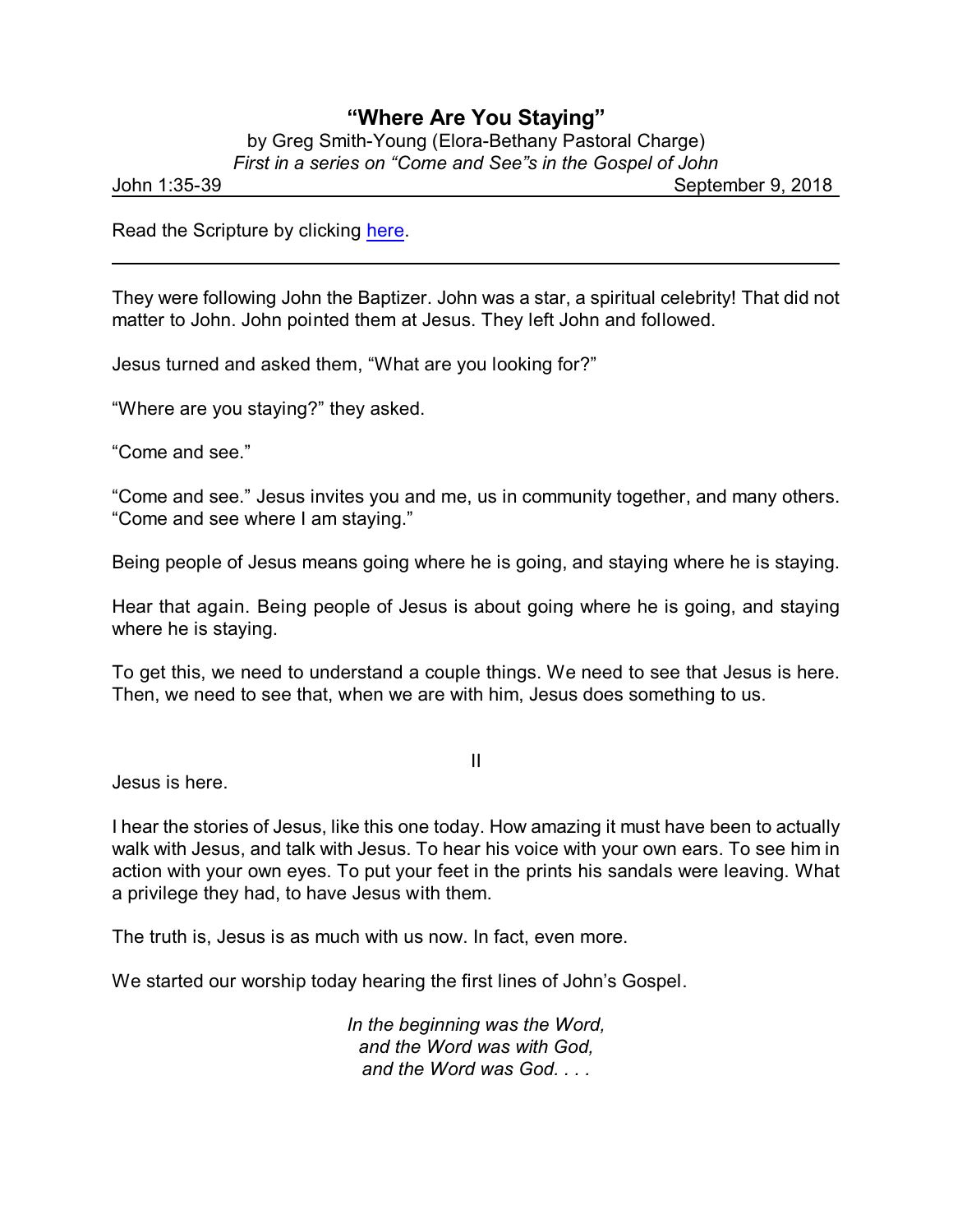## *And the Word became flesh and made his home among us.<sup>1</sup>*

God came to us in Jesus.

Here's the thing: Jesus has not left! He is still with us.

Jesus is of one being with God whom he called Father.<sup>2</sup> Together with the Holy Spirit, Jesus and his Father are God with us. Everywhere God is, Jesus is. That's everywhere!

Jesus manifests himself, shows himself, expresses himself, and gives us particular ways to experience him.

For instance, when we pray, the Holy Spirit brings us into that intimate relationship of the Father and the Son. In prayer, Jesus is with us!

When we are gathered together, even just two or three, he is with us. So much so that, in the Bible, our community together is called his Body. He is with us!

When we enter into the Bible . . . when we hear and wrestle with it in community together, and in community with others, and in community through the centuries, we learn what it is like to be with him, because all of Scripture is about him. Jesus is with us!

When we come together to his Table, Jesus hosts us. He gives him himself. He is with us!

Through these ways and other ways, Jesus gives us his real presence. He wants to be with  $\text{us.}^3$ 

IV

When we are with him, Jesus does something to us. That's the second thing we need to understand. Jesus changes us. We learn Jesus.

We think of learning facts, information and wisdom, skills, abilities and understanding. But in the Bible reading, when they asked Jesus where he was staying, then went and stayed with him, they had a different way of learning in mind.

When someone followed a rabbi, they didn't just go to the rabbi's classroom for lessons, and then go away to do homework. They went with their rabbi. Everywhere. They devoured their rabbi's every word. They stayed at their rabbi's house. They saw how their rabbi ate,

<sup>1</sup> John 1:1,14.

<sup>2</sup> From the Nicene Creed.

 $3$  David Fitch describes these and more in Faithful Presence: Seven Disciplines that Shape the Church for Mission (Downers Grove: Intervarsity, 2016).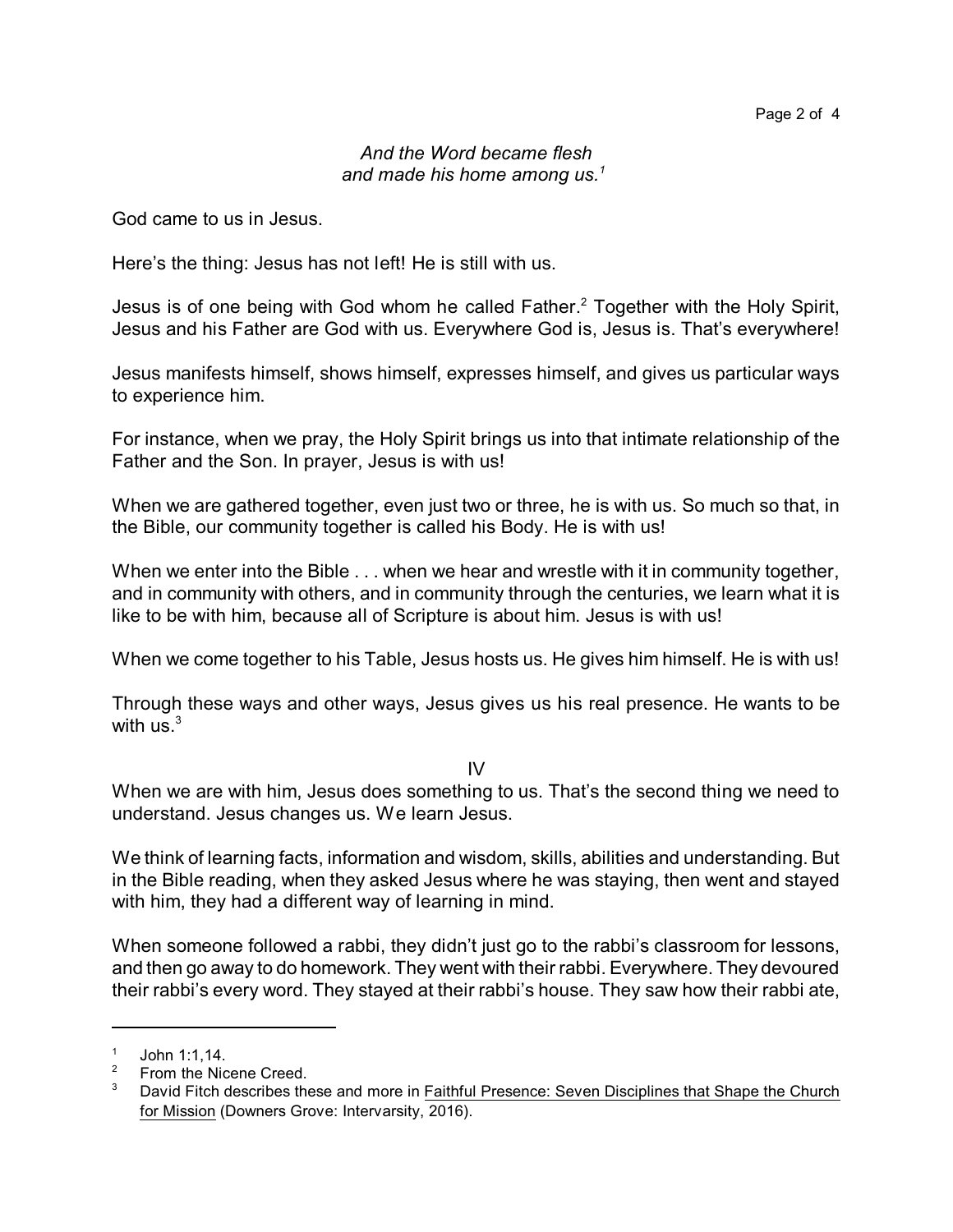walked, talked with people, prayed, cooked food, wore clothes. Today it would be how my rabbi drives, brushes their teeth, texts and Tweets.

Teaching was about shaping and forming. Your rabbi gave you a way of life. You became like your rabbi.

When they asked Jesus to be their rabbi, that's what they were expecting. That's what Jesus gave them. They went with Jesus, stayed with him, to be shaped like him.

V

Jesus is here now. He is inviting you to be with him, so he can shape you like him.

"Come and see," Jesus says. Come and see what he sees. Learn to do what he does. Begin to recognize where he is at work, and then work with him.

I gave some ways he is with us: in prayer, in the church community, in the Bible, at his supper table. There are others too. Not just inside his church, or in "churchy" activities. This is like our Rabbi Jesus' home and classroom. Here, he is teaching us how to be with him. When the bell rings and the blessing is sung, we leave with our Rabbi Jesus. We keep learning to be with him. We keep being shaped and formed by him, in all those places where Jesus is present.

When you leave, Jesus is rushing out ahead of you. "Come and see," he's saying.

We keep on asking, "Jesus, where are you staying." He keeps on inviting, "Come and see!"

VI

I got a picture in my mind of a park bench. (That explains the front of your bulletin.) A park bench is a great place to come, sit, talk or be quiet, and look at things together.

Think of all those places where you will be this week. Imagine in each of those places has a park bench. It doesn't have to be in a park. It can be anywhere, outside or inside. You're imagining! Anywhere you are going to be, sits a bench.

I picture Jesus, already sitting on that bench. Inviting you to sit beside him. "Come over here, sit down. And see!" "See what I see," says Jesus. "See who I am seeing," says Jesus. "See them how I am seeing them." "See this place as I am seeing this place."

In here together, we start learning to see with Jesus. So we are better at seeing with Jesus out there. Everywhere. On those benches. Beside him.

Jesus is your Rabbi, so he gets to decide where he will take you. What he will show you. Even who else you will be sitting beside.